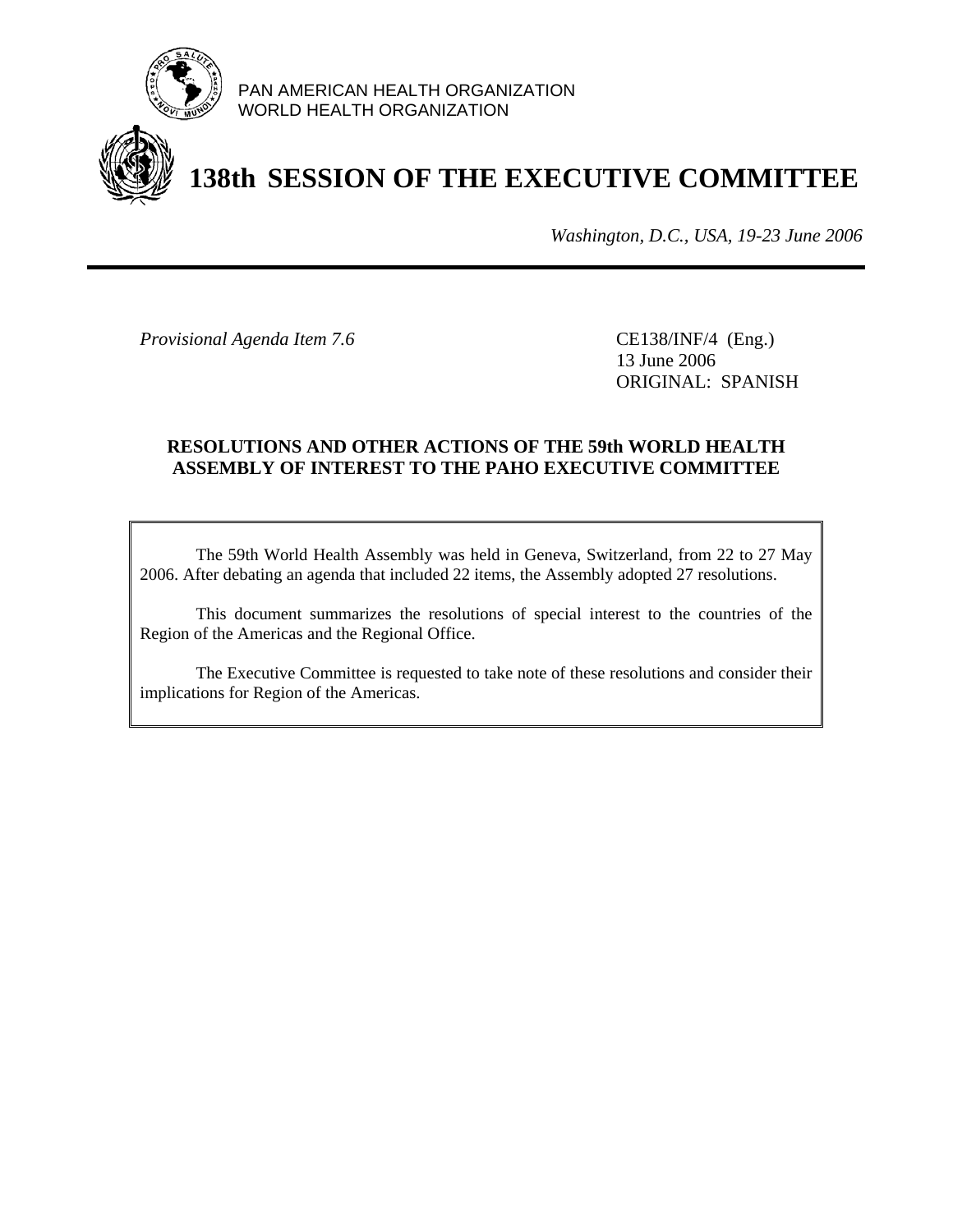1. The World Health Assembly opened with the news of the unexpected death of Dr, LEE Jong-wook, Director-General of WHO, on the morning of 22 May. The delegates observed two minutes of silence. Dr. LEE's funeral was held in Geneva on Wednesday, 24 May, with more than 1,000 people in attendance, among them the delegates to the Assembly and Organization staff.

2. The 59th World Health Assembly was held in Geneva, Switzerland, from 22 to 27 May 2006. Delegations from 32 Member States of the Americas attended. Representatives of international and nongovernmental organizations were also present. The Assembly named the following officers: Prof. P. I. Garrido, Minister of Health of Mozambique, President of the Assembly; Dr. M.S. Barría, Minister of Health of Chile, Vice-President of the Assembly; Dr. P. Mazzetti (Peru), Chairman of Committee A, and Dr. D. Carey (Bahamas), Rapporteur of Committee B. The guest speaker at the World Health Assembly was His Royal Highness, the Prince of Wales, who addressed the audience to promote comprehensive health care. In addition, Kenyan activist and poet Mr. Johnson Mwakazi, who had been invited by the Director-General, talked about the stigma endured by people living with HIV/AIDS.

3. The agenda of the 59th World Health Assembly contained 22 items, the majority of them on health policy and the rest on administrative, budgetary, and institutional matters. As in previous Assemblies, these matters were dealt with in a series of committee and plenary sessions, and in some cases, with the help of specific working groups (i.e., destruction of the reserves of smallpox virus, intellectual property rights). The Assembly adopted 27 resolutions. The full version of these resolutions, as well as other documents from the World Health Assembly, can be viewed online at http://www.who.int/gb/s/s\_wha59.html .

4. The majority of these resolutions are particularly relevant to both the Member States of the Region of the Americas and the Regional Office. Seventeen of them deal with technical and health policy matters and the rest, with management and budgetary matters.

5. The tables that follow contain a summary of the respective resolutions.

### **Other Matters: the Executive Board**

6. In a special session held on Tuesday, 23 May, the WHO Executive Board decided, pursuant to Article 113 of the Rules of Procedure of the World Health Assembly, that Dr. Anders Nordström would act as Interim Director-General until the World Health Assembly named a new Director-General.

7. The World Health Assembly elected new Member States to designate a person to serve on the Executive Board. El Salvador and the United States of America were elected from the Region of the Americas to round out the countries from the Region of the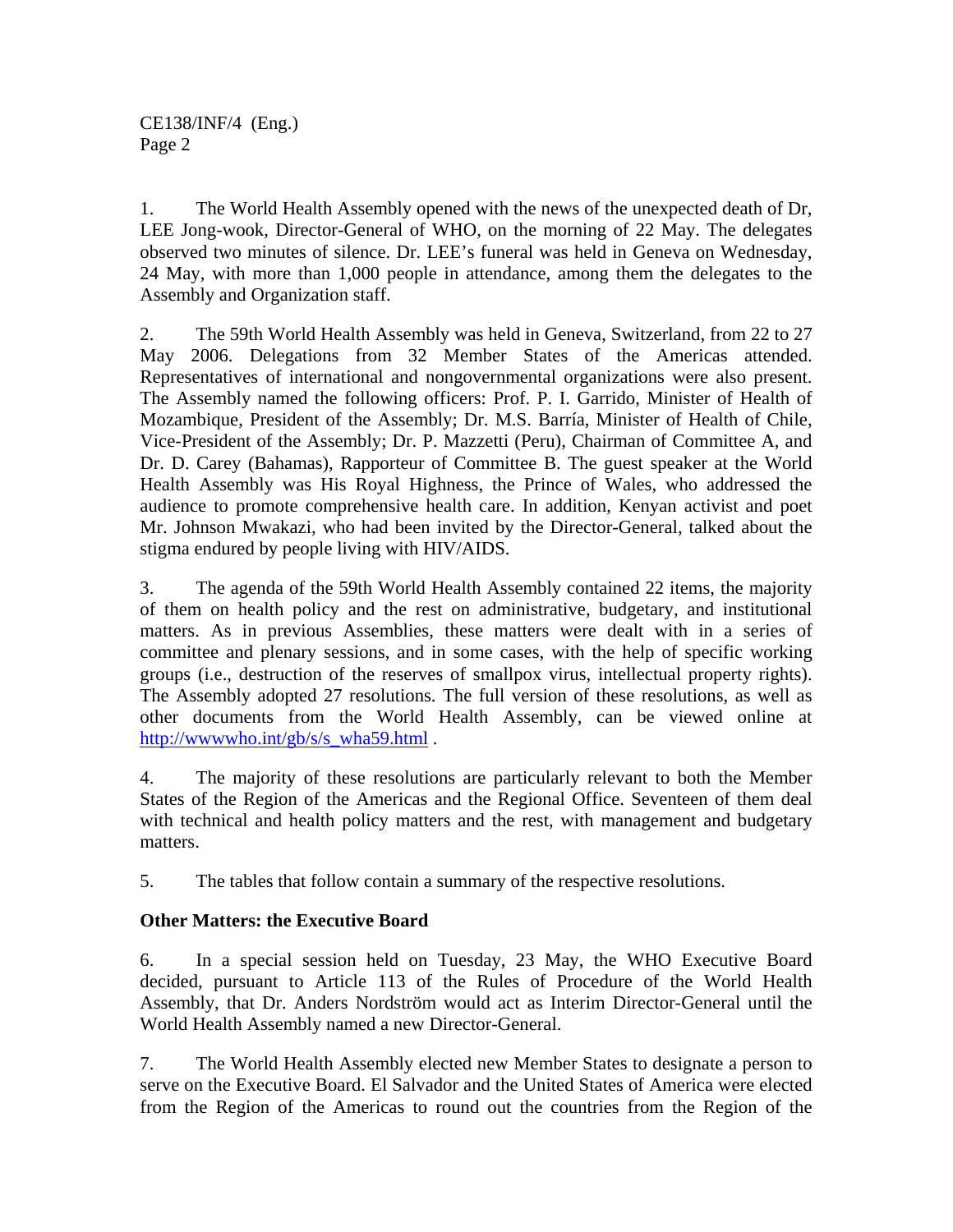Americas, which included Bolivia (2004-2007), Brazil (2004-2007), Jamaica (2004- 2007), and Mexico (2005-2008).

8. Dr. Fernando Antezana, of Bolivia, was elected President of the WHO Executive Board, as of its 118th. Session. The United States was designated a member of the Program, Budget, and Administration Committee, and Brazil, a member of the Standing Committee on Nongovernmental Organizations.

9. The 118th. Executive Board reviewed the various options for speeding up the process for electing the next Director-General and decided on the following timetable:

- a) the Interim Director-General communicates to the Member States that they can nominate candidates for the post of Director-General: 1 June 2006;
- b) deadline for the receipt of nominations by WHO: 5 September 2006;
- c) deadline for WHO to forward nominations, curricula, and complementary information to the Member States: 5 October 2006;
- d) meeting of the Executive Board on this item: from 6 to 8 November 2006 at World Health Organization Headquarters;
- e) special meeting of the World Health Assembly in Geneva on 9 November 2006 to deal with a single item, "Director-General."

10. In addition, the Executive Board asked the Interim Director-General to study the possibility of granting staff members who are candidates paid leave based on the salary of the post they currently occupy, from 5 September 2006 until the World Health Assembly names a new Director-General.

#### **Action by the Executive Committee**

11. The Executive Committee is asked to take note of these resolutions and consider their implications for the Region of the Americas.

Annexes

- i. Technical and Health Policy Items
- ii. Administrative and Budget Items
- iii. Agenda of the 59th. World Health Assembly
- iv. Resolutions of the World Health Assembly [available at: [http://www.who.int/gb/s/s\\_wha59.html \(](http://www.who.int/gb/e/e_wha59.html)Click on link)]
- v. Agenda of the 118th. WHO Executive Board
- vi. Resolutions of the Executive Board [available at: [http://www.who.int/gb/s/s\\_eb118.html \(](http://www.who.int/gb/e/e_eb118.html)Click on link )]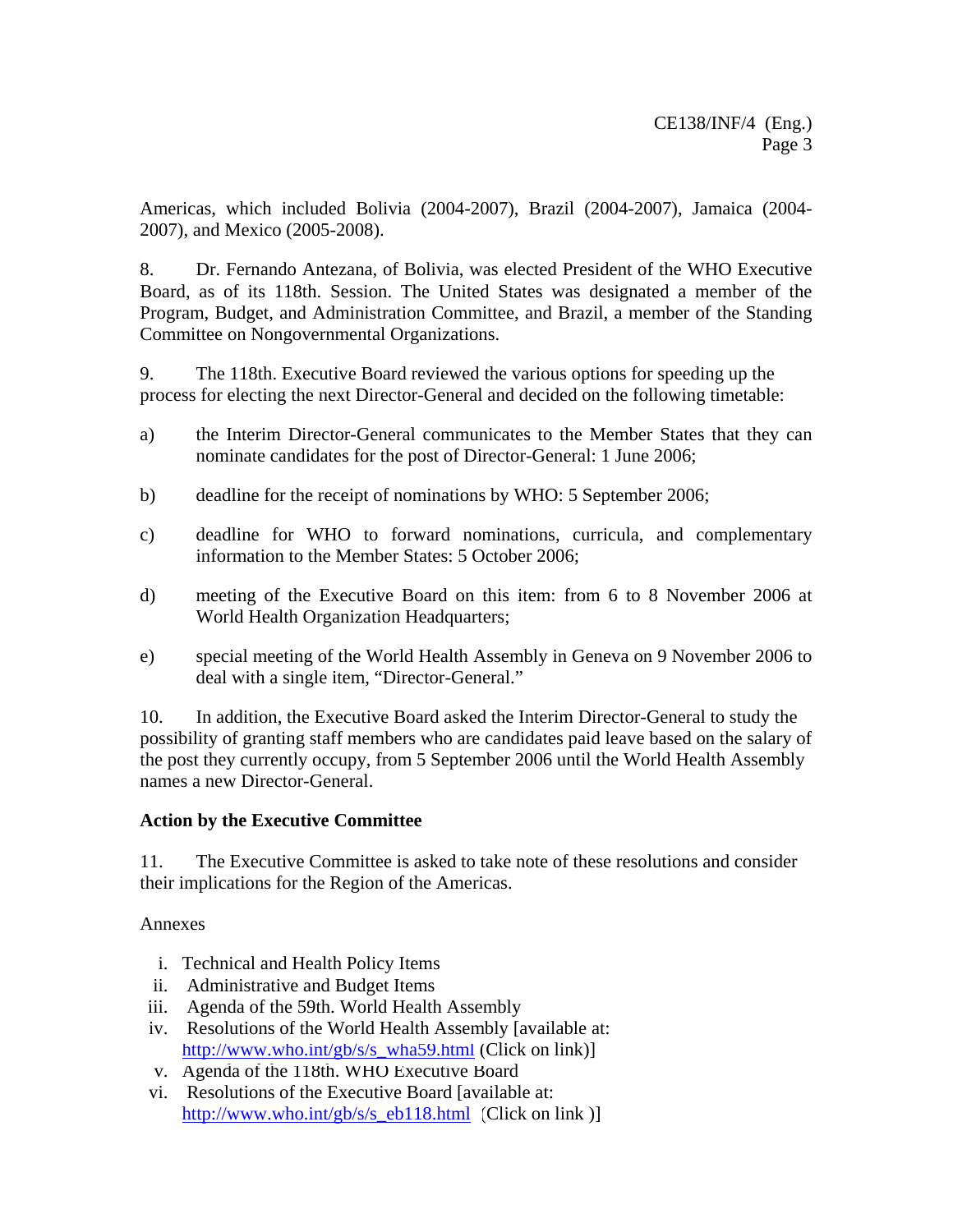#### **Annex A: TECHNICAL AND HEALTH POLICY ITEMS**

| <b>RESOLUTION</b> | <b>ITEM</b><br>(and reference documents)                                                                                                                              | <b>SUMMARY OF RESOLUTIONS ADOPTED IN WHA59</b>                                                                                                                                                                                                                                                                                                                                                                                                                                                                                                                                                                                                                                                                                                                                                                                                                                                                                                                                                                                                                                                                                                                                                                                                                                                                                                            | <b>PAHO Resolutions and</b><br><b>Documents</b><br>$(2000-2006)$                                                                                                                                                                                                                        |
|-------------------|-----------------------------------------------------------------------------------------------------------------------------------------------------------------------|-----------------------------------------------------------------------------------------------------------------------------------------------------------------------------------------------------------------------------------------------------------------------------------------------------------------------------------------------------------------------------------------------------------------------------------------------------------------------------------------------------------------------------------------------------------------------------------------------------------------------------------------------------------------------------------------------------------------------------------------------------------------------------------------------------------------------------------------------------------------------------------------------------------------------------------------------------------------------------------------------------------------------------------------------------------------------------------------------------------------------------------------------------------------------------------------------------------------------------------------------------------------------------------------------------------------------------------------------------------|-----------------------------------------------------------------------------------------------------------------------------------------------------------------------------------------------------------------------------------------------------------------------------------------|
| <b>WHA59.1</b>    | <b>Eradication of Poliomyelitis</b><br>Document EB117/4, Resolution<br>EB117/2006/REC1, Document<br>A59/6                                                             | The Assembly adopted a resolution requesting fulfillment of the<br>commitment to achieve polio eradication.<br>Through this resolution it urged the Member States to act on their<br>commitment to interrupt polio transmission through vaccination; to maintain<br>high levels of immunization through vaccination, and to strengthen<br>surveillance systems for the disease.<br>It also requested WHO to ensure the availability of technical expertise to the<br>States in their planning and response to outbreaks and to continue to work<br>toward a poliomyelitis-free world in the short and longer term.                                                                                                                                                                                                                                                                                                                                                                                                                                                                                                                                                                                                                                                                                                                                        | - Vaccines and<br>Immunization:<br>CD43.R1<br>- Poliomyelitis Outbreak:<br>Document SPP35/FR<br>(Other Matters).                                                                                                                                                                        |
| <b>WHA59.2</b>    | Application of the<br><b>International Health</b><br>Regulations (2005).<br>Document EB117/2006/JEM/1,<br>Resolution EB117.R7 and<br>Annex 4, A59/4<br>Document A59/5 | The Assembly adopted a resolution on the application of the International<br>Health Regulations (2005) for strengthening pandemic flu preparedness and<br>response.<br>Recognizing that several of the provisions of the International Health<br>Regulations (2005) would be useful for ensuring a coordinated response<br>from the international community for the current outbreak or a future<br>pandemic and observing that the IHR would not enter into force until 15<br>June 2007, this resolution urged the Member States to comply on a<br>voluntary basis with the provisions of the International Health Regulations<br>on preparedness for avian flu and the pandemic.<br>It furthermore urged the States to establish a National IHR Focal Point to<br>work with WHO in surveillance, preparedness, and response to pandemic<br>flu.<br>It requested that, until the IHR enters into force, WHO use the pandemic<br>task force to advise the Organization on avian flu surveillance measures and<br>response; collaborate with the States in the voluntary application of the<br>Regulations, providing technical cooperation and logistical support; help<br>strengthen the capacity of the Member States to respond to the avian flu; and<br>continue to work to guarantee equitable access to drugs in the event of a<br>global pandemic. | - International Health<br>Regulations:<br>CD43/11<br>CD43.R13<br>- International Health<br><b>Regulations: Perspectives</b><br>from the Region of the<br>Americas. CD45/12<br>- International Health<br><b>Regulations: Perspectives</b><br>from the Region of the<br>Americas. SPP38/8 |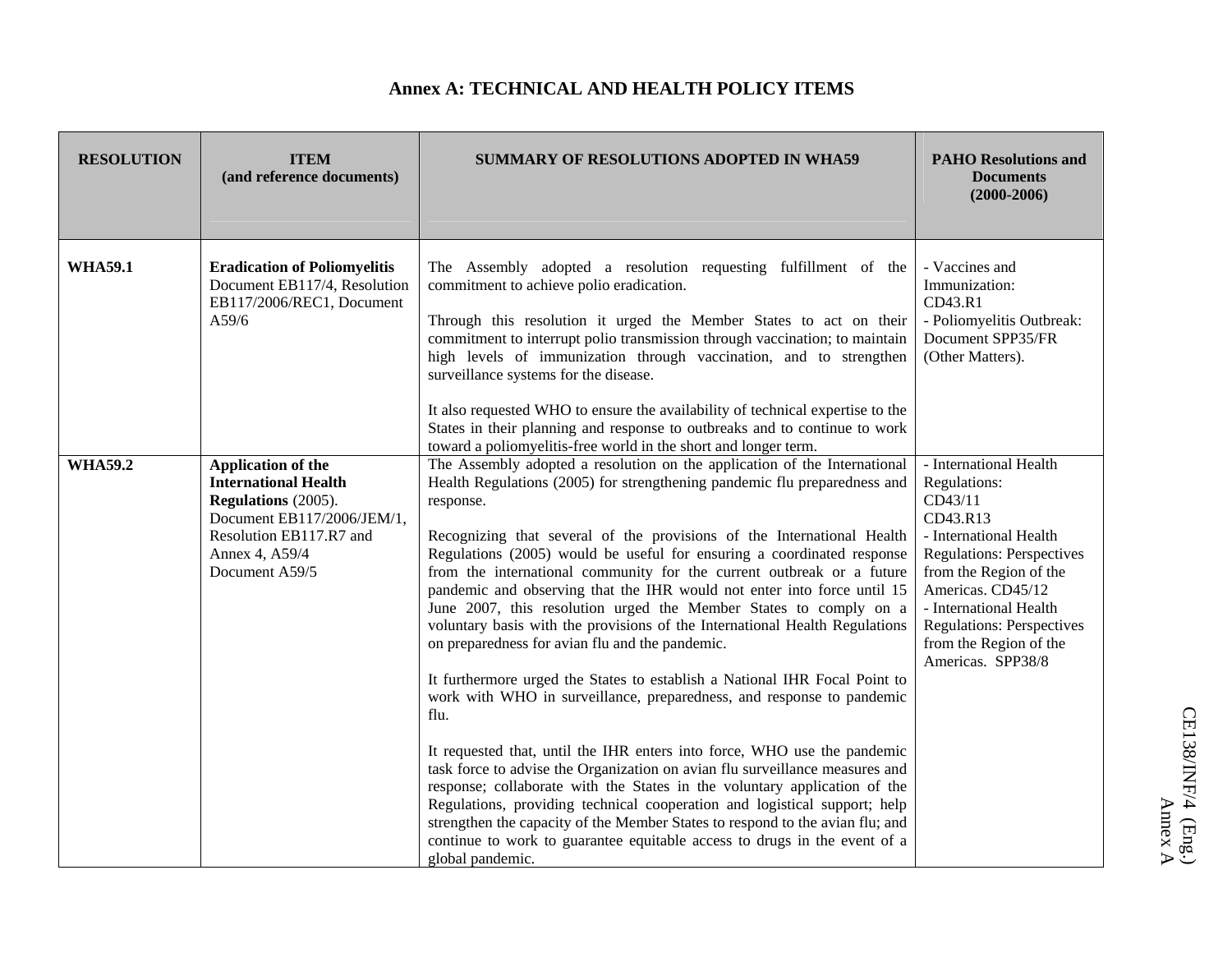| <b>RESOLUTION</b> | <b>ITEM</b><br>(and reference documents)                                                                            | <b>SUMMARY OF RESOLUTIONS ADOPTED IN WHA59</b>                                                                                                                                                                                                                                                                                                                                                                                                                                                                                                                                                                                                                                                                                                                                                             | <b>PAHO Resolutions and</b><br><b>Documents</b><br>$(2000 - 2006)$                                         | Annex A<br>CE138/INF/4                     |
|-------------------|---------------------------------------------------------------------------------------------------------------------|------------------------------------------------------------------------------------------------------------------------------------------------------------------------------------------------------------------------------------------------------------------------------------------------------------------------------------------------------------------------------------------------------------------------------------------------------------------------------------------------------------------------------------------------------------------------------------------------------------------------------------------------------------------------------------------------------------------------------------------------------------------------------------------------------------|------------------------------------------------------------------------------------------------------------|--------------------------------------------|
| <b>WHA59.4</b>    | <b>Eleventh General Program of</b><br>Work, 2006-2015<br>Documents A59/25, A59/25<br>Add.1 and A59/25 Add.2.        | Through this resolution the Assembly adopted the Eleventh General<br>Program of Work, 2006-2015.<br>It urged the Member States to identify their role and the specific actions to<br>be taken to carry out the global health agenda and encourage<br>multidisciplinary partnerships.<br>It invited the organizations of the United Nations system, NGOs, the private<br>sector, and international development organizations to harmonize their work<br>in line with this Program.<br>It requested that WHO use the Eleventh Program as the foundation for<br>strategic planning and the evaluation of WHO's work during this period, and<br>that it update the General Program to reflect the changing state of global<br>health.                                                                          | - Eleventh General<br>Program of Work of<br>WHO, 2006-2015<br>Documents<br>CD46/7.<br>CD45/13, and SPP38/9 | $(\rm{Eng.})$<br>$\boldsymbol{\mathsf{c}}$ |
| <b>WHA59.11</b>   | <b>Nutrition and HIV/AIDS</b><br>Document EB117/2006/JEM/1,<br>Resolution EB117.R2 and<br>Annex 4<br>Document A59/7 | Underscoring the importance of cooperation among the organs of the United<br>Nations system and bearing in mind that adequate nutrition is one of the<br>principal needs of people affected by the AIDS pandemic, this resolution<br>urged the Member States to ensure that nutrition is an essential part of their<br>response to HIV/AIDS, to make a political commitment to put the issue on<br>their health agendas, and to support current interventions to improve<br>nutrition through full implementation of the global strategy for infant and<br>young child feeding.<br>In addition, it requested WHO to help States incorporate these issues in their<br>national policies and programs, and to give priority to issuing<br>recommendations on the nutrition and care of people with HIV/AIDS. | Regional Strategy and<br>Plan of Action on Nutrition<br>and<br>Development:<br>SPP40/12                    |                                            |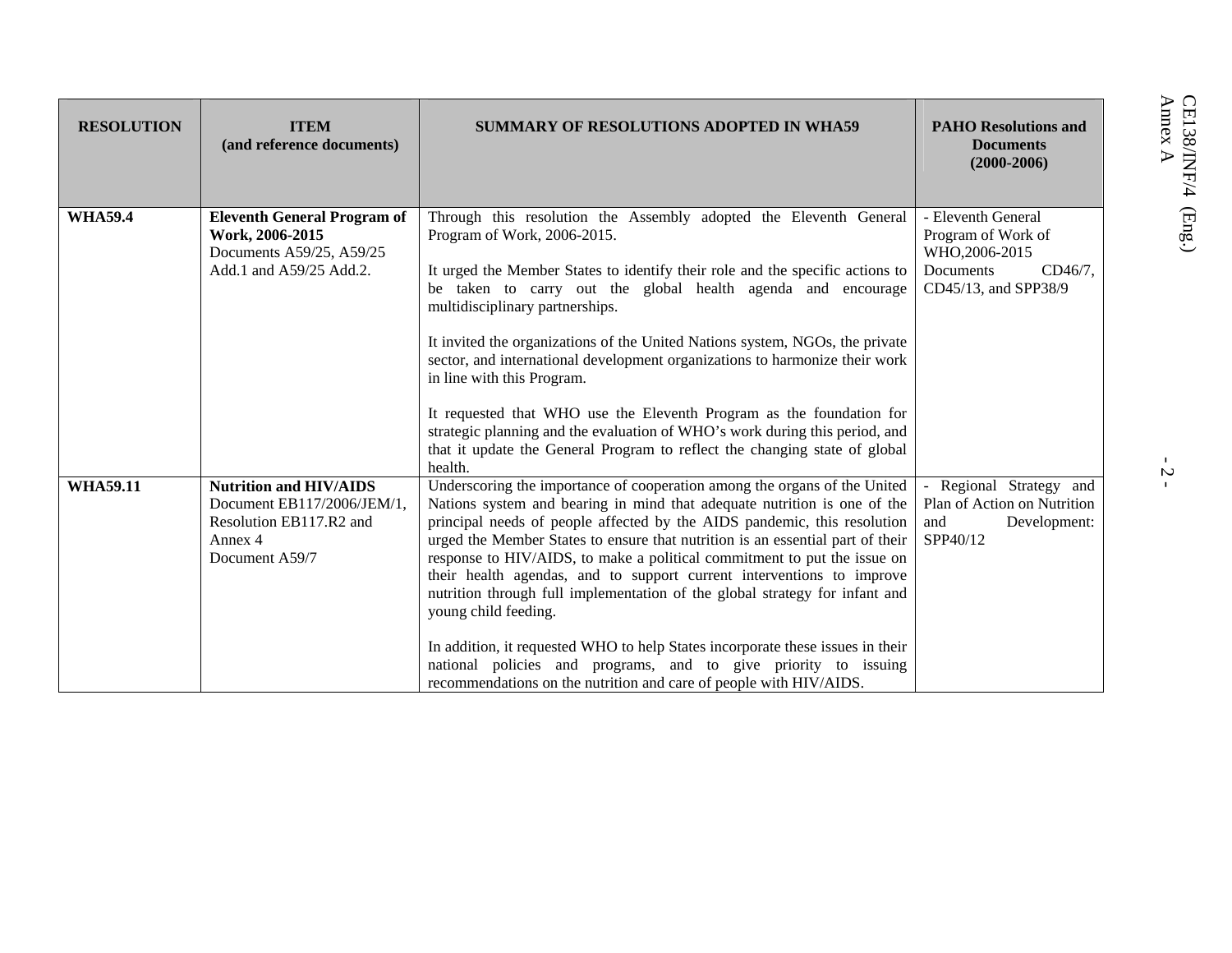| <b>RESOLUTION</b> | <b>ITEM</b><br>(and reference documents)                                                                                                                                                                                                                                                                              | <b>SUMMARY OF RESOLUTIONS ADOPTED IN WHA59</b>                                                                                                                                                                                                                                                                                                                                                                                                                                                                                                                                                                                                                                                                                      | <b>PAHO Resolutions</b><br>and Documents<br>$(2000 - 2006)$                                                                                                                                                                                                                                                                                                                                                                                                                                                 |
|-------------------|-----------------------------------------------------------------------------------------------------------------------------------------------------------------------------------------------------------------------------------------------------------------------------------------------------------------------|-------------------------------------------------------------------------------------------------------------------------------------------------------------------------------------------------------------------------------------------------------------------------------------------------------------------------------------------------------------------------------------------------------------------------------------------------------------------------------------------------------------------------------------------------------------------------------------------------------------------------------------------------------------------------------------------------------------------------------------|-------------------------------------------------------------------------------------------------------------------------------------------------------------------------------------------------------------------------------------------------------------------------------------------------------------------------------------------------------------------------------------------------------------------------------------------------------------------------------------------------------------|
| <b>WHA 59.12</b>  | <b>Implementation by WHO of</b><br>the Recommendations of the<br><b>Global Task Team on</b><br><b>Improving AIDS</b><br><b>Coordination among</b><br><b>Multilateral Institutions and</b><br><b>International Donors</b><br>Document<br>EN117/2006/JEM/1,<br>Resolution EB117.R8 and<br>Annex 4<br>Document A59/8     | The Assembly welcomed the recommendations of the Global Task Team<br>on improving AIDS coordination among multilateral institutions and<br>international donors.<br>This resolution urged the Member States to heighten efforts and identify<br>barriers to accelerate implementation of the "The Three Ones" according<br>to country realities.<br>The Assembly requested WHO to adopt the aforementioned<br>recommendations, draw up appropriate plans of action in coordination<br>with UNAIDS, report on progress made in the implementation of these<br>recommendations, and help governments strengthen their health systems<br>to intensify future interventions.                                                            | - Acquired<br>Immunodeficiency<br>Syndrome (AIDS) in the<br>Americas: CD42.R13<br>- Acquired<br>Immunodeficiency<br>Syndrome (AIDS) in the<br>Americas: CD43.R16<br>- Acquired<br>Immunodeficiency<br>Syndrome (AIDS) in the<br>Americas: CSP26.R12<br>- Scaling up Treatment<br>with a Comprehensive<br>Response to HIV/AIDS:<br>CD45.R10<br>- Regional Strategic Plan<br>for HIV/AIDS/STI 2006-<br>2015: CD46.R15<br>- Scaling up Health<br>Systems for an Integrated<br>Response to HIV/AIDS:<br>SPP38/7 |
| <b>WHA59.15</b>   | <b>Collaboration within the</b><br><b>United Nations System and</b><br>with Other<br>Intergovernmental<br><b>Organizations</b> , including<br><b>United Nations Reform</b><br><b>Process - Strategic Approach</b><br>to International Chemicals<br><b>Management</b><br>Documents A59/37, A59/41<br>and A59/41 Add.1. | The Assembly welcomed the Strategic Approach to International<br>Chemicals Management adopted at the International Conference on<br>Chemicals Management in Dubai on 6 February 2006.<br>Mindful of WHO's leadership in the management of these products that<br>affect human health, it urged the Member States to participate in national,<br>regional, and international efforts to implement the Strategic Approach<br>and requested that in its application, they take the health aspects of<br>chemical safety into account.<br>It requested WHO to support the States in the health sector's<br>implementation of the Strategic Approach to International Chemicals<br>Management Products, emphasizing human health issues. |                                                                                                                                                                                                                                                                                                                                                                                                                                                                                                             |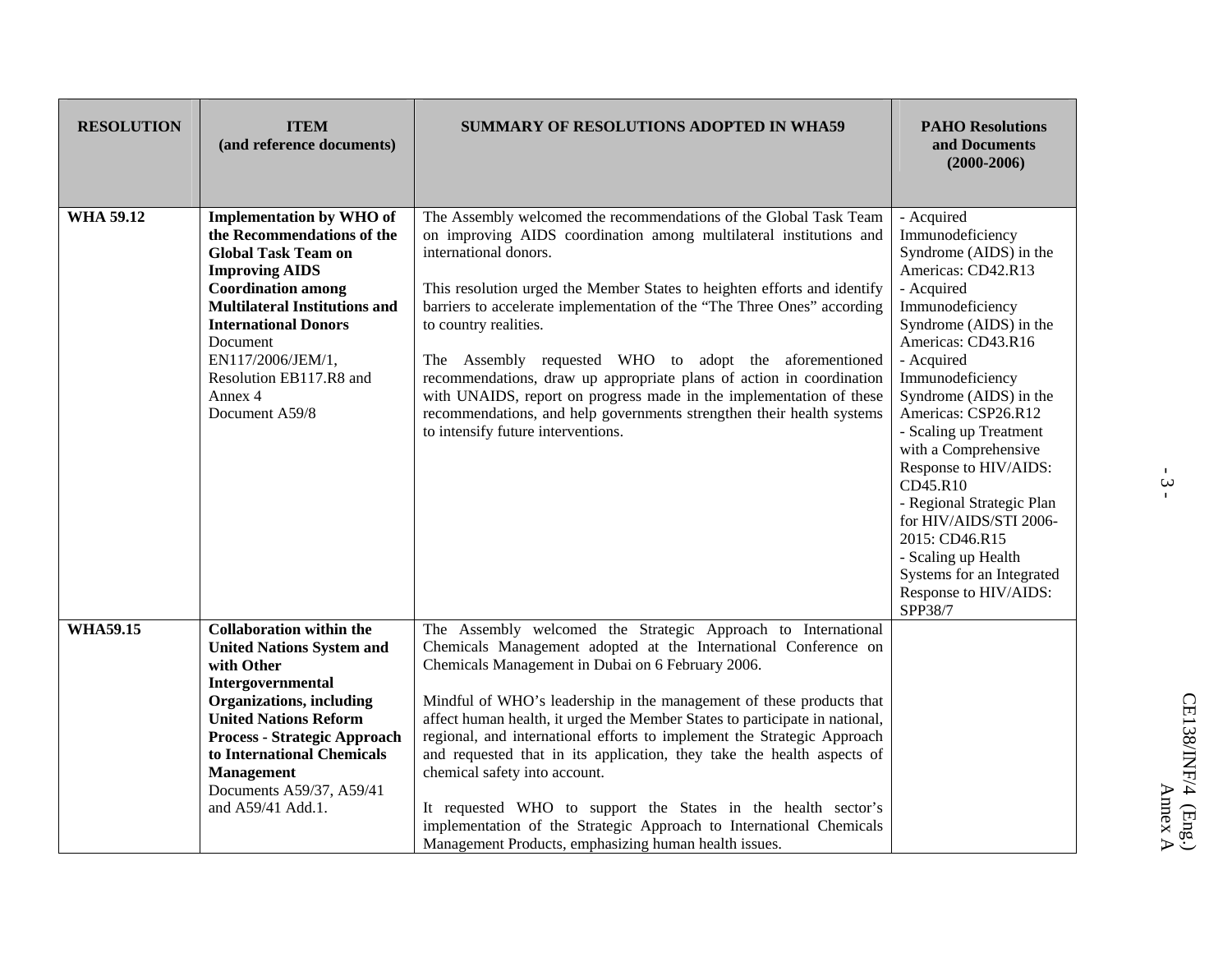| <b>RESOLUTION</b> | <b>ITEMS</b><br>(and reference<br>documents)                                                                                                                                                | SUMMARY OF RESOLUTIONS ADOPTED IN WHA59                                                                                                                                                                                                                                                                                                                                                                                                                                                                                                                                                                                                                                                                                                                                                                                                                                                                                                                                                                                                                                                                  | <b>PAHO Resolutions</b><br>and Documents<br>$(2000 - 2006)$                                                                                                                                                                                                          |  |
|-------------------|---------------------------------------------------------------------------------------------------------------------------------------------------------------------------------------------|----------------------------------------------------------------------------------------------------------------------------------------------------------------------------------------------------------------------------------------------------------------------------------------------------------------------------------------------------------------------------------------------------------------------------------------------------------------------------------------------------------------------------------------------------------------------------------------------------------------------------------------------------------------------------------------------------------------------------------------------------------------------------------------------------------------------------------------------------------------------------------------------------------------------------------------------------------------------------------------------------------------------------------------------------------------------------------------------------------|----------------------------------------------------------------------------------------------------------------------------------------------------------------------------------------------------------------------------------------------------------------------|--|
| <b>WHA59.16</b>   | <b>Codex Alimentarius</b><br><b>Commission:</b><br><b>Amendments to Statutes</b><br>Document A59/38                                                                                         | The Assembly approved the amendment to Article 1 of the Statutes of the<br>Codex Alimentarius Commission, which establishes that:<br>The Codex Alimentarius Commission shall be responsible for making<br>proposals to, and shall be consulted by, the Directors-General of the Food and<br>Agriculture Organization (FAO) and the World Health Organization (WHO) on all<br>matters pertaining to the implementation of the Joint FAO/WHO Food Standards<br>Program, the purpose of which is: protecting the health of the consumers and<br>ensuring fair practices in the food trade; promoting coordination of all food standards<br>work undertaken by international governmental and nongovernmental organizations;<br>determining priorities and initiating and guiding the preparation of draft standards<br>through and with the aid of appropriate organizations; finalizing standards elaborated<br>under the provisions above and publishing them in a Codex Alimentarius either as<br>regional or worldwide standards; and amending published standards in the light of<br>new developments. | - Food protection: CD42.R3                                                                                                                                                                                                                                           |  |
| <b>WHA59.17</b>   | <b>Outcome of the First</b><br><b>Session of the Conference</b><br>of the Parties to the WHO<br><b>Framework Convention</b><br>on Tobacco Control<br>Documents A59/40 and<br>A59/40 Add. 1. | Noting the decision of the Conference of the Parties to establish a permanent<br>secretariat for the Framework Convention on Tobacco Control, this<br>resolution urged WHO to establish that secretariat within WHO (Geneva)<br>and to continue to support the Tobacco-Free Initiative.<br>It also called on Member States that had not done so to ratify, accept,<br>approve, confirm, or accede to the Convention.                                                                                                                                                                                                                                                                                                                                                                                                                                                                                                                                                                                                                                                                                     | - Framework Convention on<br>Tobacco Control: CD43.R12<br>- Framework Convention on<br>Control: SPP35/8                                                                                                                                                              |  |
| <b>WHA59.19</b>   | <b>Prevention and Control of</b><br><b>Sexually Transmitted</b><br><b>Infections: Draft Global</b><br><b>Strategy</b><br>Documents A59/11 and<br>A59/11 Add.1.                              | The Assembly adopted a resolution welcoming the Global Strategy for the - Acquired Immunodeficiency<br>Prevention and Control of Sexually Transmitted Infections and recognized that Syndrome (AIDS) in the Americas:<br>age-appropriate interventions are those that best respond to people's health and CD42.R13<br>development needs.<br>The Assembly urged the States to adopt and draw on this Strategy as CD43.R16<br>appropriate to their national circumstances.<br>It requested WHO to draw up an action plan in support of the countries, in CSP26.R12<br>collaboration with other organizations in the United Nations system in order to  - Scaling up Treatment with a<br>implement the strategy at the global, regional, and national level.                                                                                                                                                                                                                                                                                                                                                | Acquired Immunodeficiency<br>Syndrome (AIDS) in the Americas:<br>Acquired Immunodeficiency<br>Syndrome (AIDS) in the Americas:<br>Comprehensive Response to<br>HIV/AIDS: CD45.R10<br>Scaling up Health Systems for an<br>Integrated Response to HIV/AIDS:<br>SPP38/7 |  |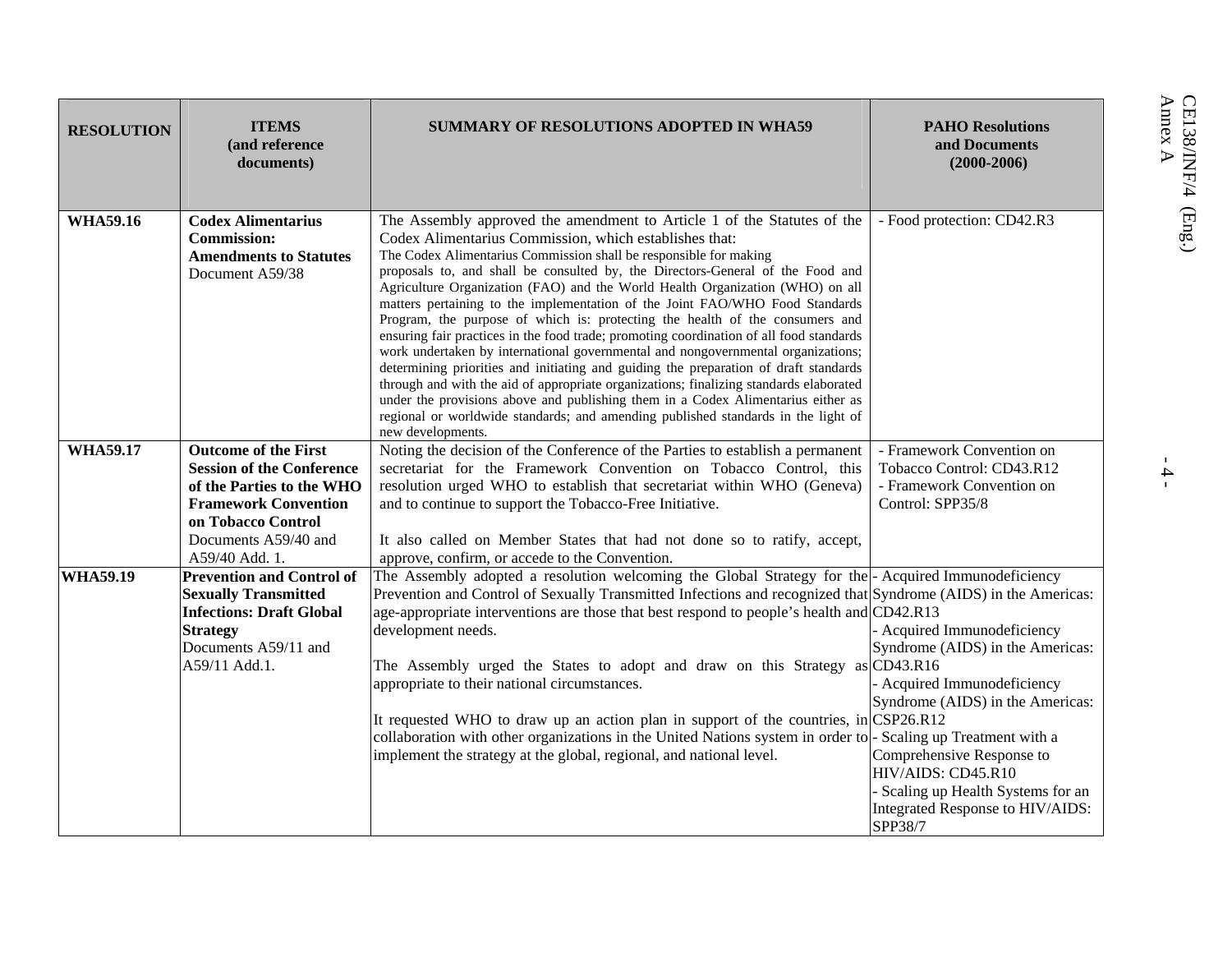| <b>RESOLUTION</b> | <b>ISSUES</b><br>(and reference documents)                                                                                   | SUMMARY OF RESOLUTIONS ADOPTED IN WHA59                                                                                                                                                                                                                                                                                                                                                                                                                                                                                                                                                                                                                                                                                                                                                                                                                                                                                                   | <b>PAHO Resolutions and</b><br><b>Documents</b><br>$(2000 - 2006)$                                                                                |
|-------------------|------------------------------------------------------------------------------------------------------------------------------|-------------------------------------------------------------------------------------------------------------------------------------------------------------------------------------------------------------------------------------------------------------------------------------------------------------------------------------------------------------------------------------------------------------------------------------------------------------------------------------------------------------------------------------------------------------------------------------------------------------------------------------------------------------------------------------------------------------------------------------------------------------------------------------------------------------------------------------------------------------------------------------------------------------------------------------------|---------------------------------------------------------------------------------------------------------------------------------------------------|
| <b>WHA59.20</b>   | <b>Sickle Cell Anaemia</b><br>Document EB117/2006/REC1,<br>Resolution EB117.R3 and Annex<br>$\overline{4}$<br>Document 59/9. | Concerned at the absence of official recognition of sickle-cell anemia as<br>public health priority, this resolution urged Member States in which the<br>disease is a public health problem to develop, implement and reinforce<br>integrated national programs for the prevention and management of sickle-<br>cell anemia; to guarantee access to appropriate care for people living with<br>this disease, and to promote international cooperation and collaboration to<br>combat sickle-cell anemia.                                                                                                                                                                                                                                                                                                                                                                                                                                  |                                                                                                                                                   |
|                   |                                                                                                                              | Furthermore, it requested WHO to provide technical support and advice<br>through the framing of policies and strategies for the prevention of sickle-cell<br>anemia; promote equitable access to health services, and draft guidelines for<br>the prevention and treatment of the disease.                                                                                                                                                                                                                                                                                                                                                                                                                                                                                                                                                                                                                                                |                                                                                                                                                   |
| <b>WHA59.21</b>   | <b>Infant and Young Child</b><br><b>Nutrition</b><br>A59/13 Document                                                         | Through this resolution, the Assembly reiterated its support for the Global<br>Strategy for Infant and Young Child Feeding and welcomed the Call for<br>Action of the Innocenti Declaration of 2005 on Infant and Young Child<br>Feeding as a step toward attainment of the Millennium Development Goal of<br>reducing child mortality.<br>It urged the Member States to support the measures contained in the Call for<br>Action, to renew their commitment to policies and programs related to<br>Implementation of the International Code of Marketing of Breast-milk<br>Substitutes, and to revitalize the Baby-friendly Hospitals Initiative to protect<br>and promote breast-feeding.<br>It requested international donors and financial institutions to support these<br>activities of the Member States, and WHO to support countries in the<br>application and monitoring of the Code and Assembly resolutions on this<br>issue. | - Child health:<br>CD42/14<br>- Child Health: SPP34/9<br>- Regional Strategy and Plan<br>of Action on Nutrition and<br>Development: SPP40/12      |
| <b>WHA59.22</b>   | <b>Emergency Preparedness and</b><br><b>Response</b><br>Documents A59/20 and A59/20<br>Add.1.                                | The Assembly adopted this resolution requesting the Member States to<br>further strengthen national emergency mitigation, preparedness, and response<br>programs, with emphasis on health system recovery.<br>It requested WHO to support the countries in the task of strengthening their<br>disaster preparedness and response systems, ensure an effective WHO                                                                                                                                                                                                                                                                                                                                                                                                                                                                                                                                                                         | - Report on Reducing the<br>Impact of Disasters on Health<br>Facilities: CD45/27<br>- Hurricanes Katrina and Rita<br>and Disaster Preparedness in |
|                   |                                                                                                                              | response in emergencies and crises, and participate in logistical and supply<br>management mechanisms to guarantee the immediate mobilization of vital<br>supplies in crisis situations.                                                                                                                                                                                                                                                                                                                                                                                                                                                                                                                                                                                                                                                                                                                                                  | the Region of the Americas:<br>CD46.R14                                                                                                           |

 $\frac{1}{2}$  -

 $\Delta$ hnex A $\Delta$ hnex A  $\begin{array}{ll} \mathrm{CE138/INF/4}\quad(\mathrm{Eng.})\\ \mathrm{Annex}\;\mathrm{A}\; \end{array}$ CE138/INF/4 (Eng.)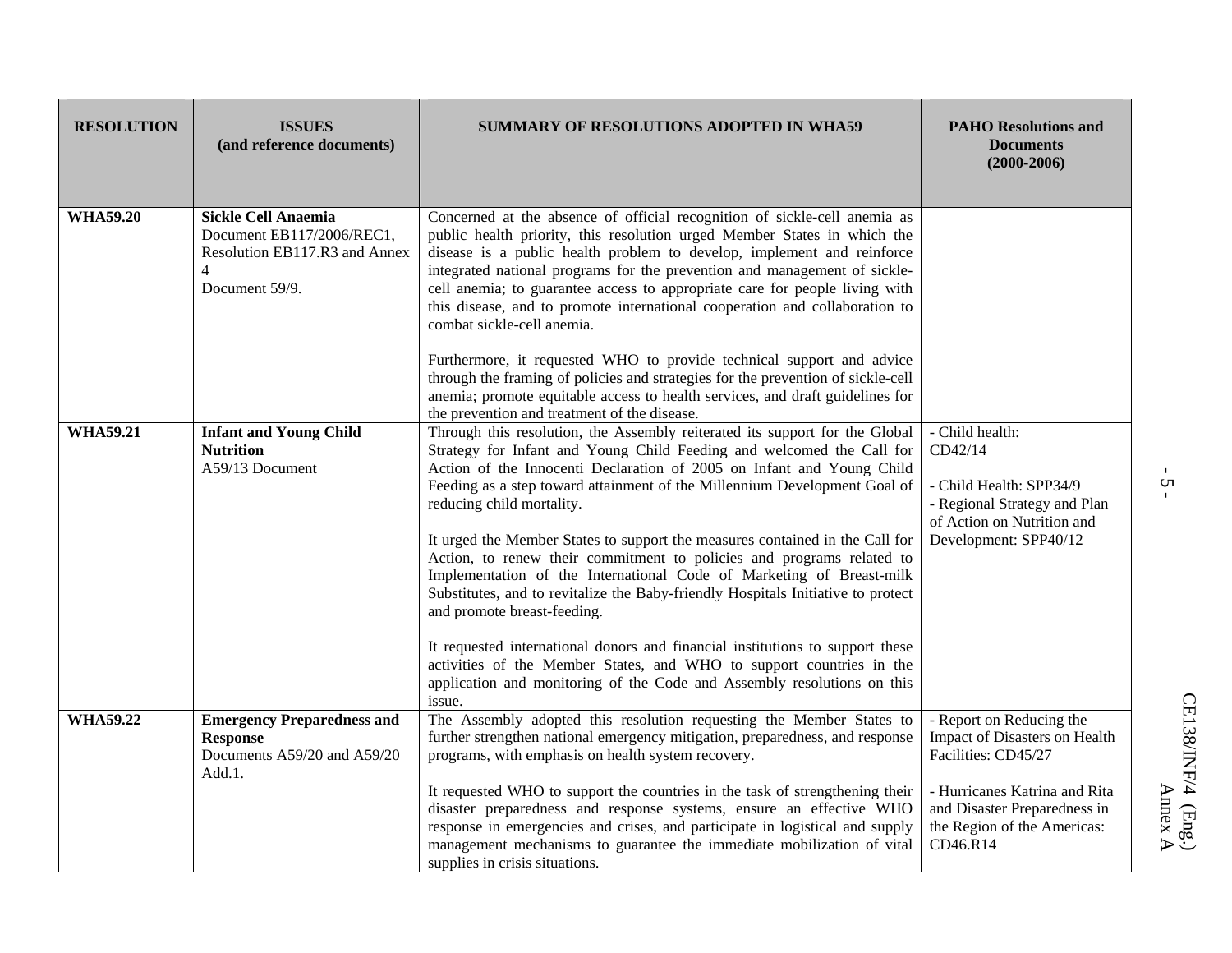| <b>RESOLUTION</b> | <b>ISSUES</b><br>(and reference documents)                                                                                                                                                                                                                                                                                | <b>SUMMARY OF RESOLUTIONS ADOPTED IN WHA59</b>                                                                                                                                                                                                                                                                                                                                                                                                                                                                                                                                                                                                                                                                                                                                                                                                                           | <b>PAHO Resolutions</b><br>and Documents<br>$(2000 - 2006)$                                                                                                                                                                                                                                                                                                                                | CE138/INF/4<br>Annex A |
|-------------------|---------------------------------------------------------------------------------------------------------------------------------------------------------------------------------------------------------------------------------------------------------------------------------------------------------------------------|--------------------------------------------------------------------------------------------------------------------------------------------------------------------------------------------------------------------------------------------------------------------------------------------------------------------------------------------------------------------------------------------------------------------------------------------------------------------------------------------------------------------------------------------------------------------------------------------------------------------------------------------------------------------------------------------------------------------------------------------------------------------------------------------------------------------------------------------------------------------------|--------------------------------------------------------------------------------------------------------------------------------------------------------------------------------------------------------------------------------------------------------------------------------------------------------------------------------------------------------------------------------------------|------------------------|
| <b>WHA59.23</b>   | <b>Rapid Scaling up of Health</b><br><b>Workforce Production</b><br>Documents A59/18 and<br>EB117/36                                                                                                                                                                                                                      | In light of the challenge posed by the international migration of the health<br>personnel and the need for national plans and policies on human resources for<br>health, the Assembly adopted this resolution urging the Member States to<br>affirm their commitment to train their resources; to explore mechanisms to<br>mitigate the adverse impact created by a shortage of human resources, and to<br>promote the creation of planning teams tasked with formulating a national<br>strategy for the health workforce.<br>It requested WHO to provide technical support to Member States in their<br>efforts to revitalize training institutions for health personnel and help rapidly<br>increase the availability of human resources.                                                                                                                              | - Development and<br>Strengthening of Human<br>Resources Management in the<br>Health Sector: CD43.R6<br>- Observatory of Human<br>Resources in Health: CD45.R9<br>- Development and<br>Strengthening of Human<br>Resources Management in the<br>Health Services: SPP35/4<br>- Observatory of Human<br>Resources in Health: SPP38/5<br>Observatory of Human<br>Resources in Health: CD45.R9 |                        |
| <b>WHA59.24</b>   | <b>Public Health, Innovation,</b><br><b>Essential Health Research, and</b><br><b>Intellectual Property Rights:</b><br><b>Towards a Global Strategy and</b><br><b>Plan of Action</b><br>Documents A59/16, A59/16<br>Add.1 and A59/16 Add.2.<br>Document EB117/2006/REC1,<br>Resolution EB117/R13 and<br>Annex 4 and A59/17 | The Assembly noted that the Ministerial Declaration of Doha on the TRIPS<br>Agreement and Public Health states that the Agreement should be interpreted<br>and applied so that it supports the right of WHO Members to protect public<br>health.<br>Through this resolution the Assembly welcomed the report of the<br>Commission on Intellectual Property Rights, Innovation, and Public Health<br>and decided to establish an intergovernmental working group open to all<br>interested Member States, in order to draw up a global strategy and plan of<br>action that would lay the groundwork for research and development<br>activities.<br>It requested WHO to invite all interested parties to participate as observers,<br>allocate resources for this task, and continue to publish research and<br>development reports based on public health considerations. | - Regional Program on<br>Bioethics: CD42.R6<br>- Access to Medicines:<br>CD45.R7<br>- Access to Medicines:<br>SPP38/6                                                                                                                                                                                                                                                                      | $\sigma$               |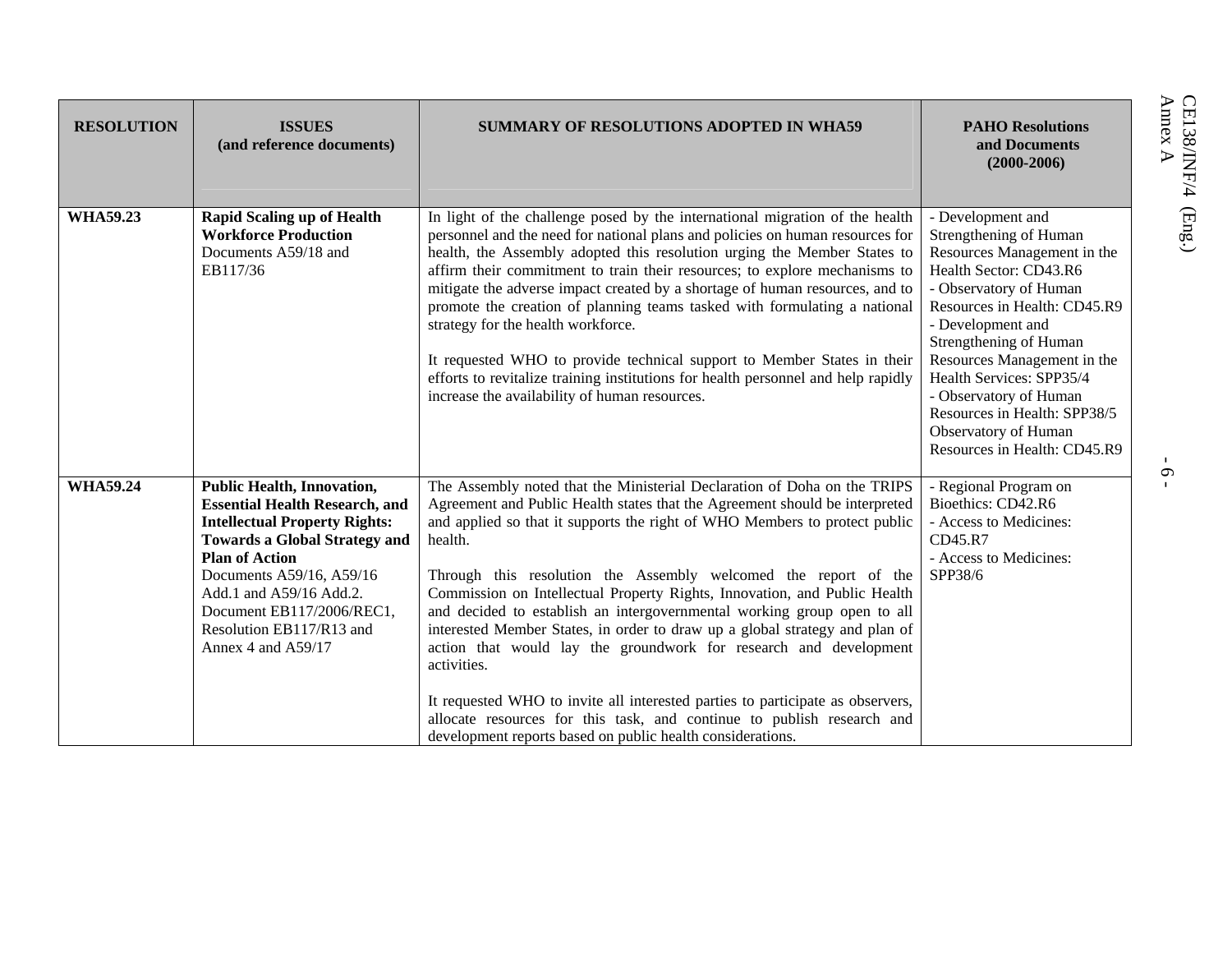| <b>RESOLUTION</b> | <b>ITEM</b><br>(and reference documents)                                                                                                                            | <b>SUMMARY OF RESOLUTIONS ADOPTED IN WHA59</b>                                                                                                                                                                                                                                                                                                                                                                                                                                                                                                                                                                                                                                                                                                                           | <b>PAHO Resolutions</b><br>and Documents<br>$(2000 - 2006)$                                                                                                                                                                                                                                                                                                                              |
|-------------------|---------------------------------------------------------------------------------------------------------------------------------------------------------------------|--------------------------------------------------------------------------------------------------------------------------------------------------------------------------------------------------------------------------------------------------------------------------------------------------------------------------------------------------------------------------------------------------------------------------------------------------------------------------------------------------------------------------------------------------------------------------------------------------------------------------------------------------------------------------------------------------------------------------------------------------------------------------|------------------------------------------------------------------------------------------------------------------------------------------------------------------------------------------------------------------------------------------------------------------------------------------------------------------------------------------------------------------------------------------|
| <b>WHA59.25</b>   | <b>Prevention of Avoidable</b><br><b>Blindness and Visual</b><br>Impairment<br>Document EB117/2006/JEM/1,<br>Resolution EB117.R4 and Annex<br>4 and Document A59/12 | Many of the Member States support the Global Initiative for the Elimination<br>of Avoidable Blindness, known as Vision 2020: The Right to Sight.<br>This resolution adopted by the Assembly urged the Member States to set up<br>national Vision 2020 plans; to include the prevention of blindness and visual<br>impairment in development plans and goals, and to encourage national and<br>regional partnerships for activities to prevent these conditions.                                                                                                                                                                                                                                                                                                          |                                                                                                                                                                                                                                                                                                                                                                                          |
|                   |                                                                                                                                                                     | It requested WHO to give priority to the prevention of avoidable blindness<br>and visual impairment; to provide technical support to Member States; to<br>strengthen global and regional activities for the prevention of blindness; and<br>to ensure that these conditions are addressed in the activities of the Eleventh<br>General Program of Work.                                                                                                                                                                                                                                                                                                                                                                                                                  |                                                                                                                                                                                                                                                                                                                                                                                          |
| <b>WHA59.26</b>   | <b>International Trade and</b><br><b>Health</b><br>Document EB117/2006/JEM/1,<br>Resolution EB117.R5 and Annex<br>4 and Document A59/15                             | The Assembly adopted a resolution on trade and health that urged the<br>Member States to promote dialogue and the adoption of policies that address<br>international trade issues as they relate to health, and to set up mechanisms<br>for coordinating with relevant parties to address these issues.<br>It requested to WHO to support Member States in their efforts to strengthen<br>their capacity to address these issues through relevant policies or legislation.                                                                                                                                                                                                                                                                                               | - Globalization and Health:<br>SPP37/5                                                                                                                                                                                                                                                                                                                                                   |
| <b>WHA59.27</b>   | <b>Strengthening Nursing and</b><br><b>Midwifery</b><br>WHA54.12                                                                                                    | Recognizing the centrality of human resources for health in the operation of<br>national health systems, the Assembly urged the Member States to strengthen<br>nursing and midwifery; establish programs for human resources<br>development, and actively involve health personnel in the development,<br>framing, planning, and application of health policies.<br>It requested WHO to support the participation of nurses and midwives in the<br>integrated planning of human resources for health; help the States strengthen<br>the contribution of these resources to the implementation of health policies<br>and meet the Millennium Development Goals in health; and hire nurses and<br>midwives in WHO programs to ensure their input to Organization policies. | - Development and<br>Strengthening of Human<br>Resources Management in the<br>Health Sector: CD43.R6<br>- Observatory of Human<br>Resources in Health: CD45.R9<br>- Development and<br>Strengthening of Human<br>Resources Management in the<br>Health Sector: SPP35/4<br>- Observatory of Human<br>Resources in Health: SPP38/5<br>Observatory of Human<br>Resources in Health: CD45.R9 |

 $-7-$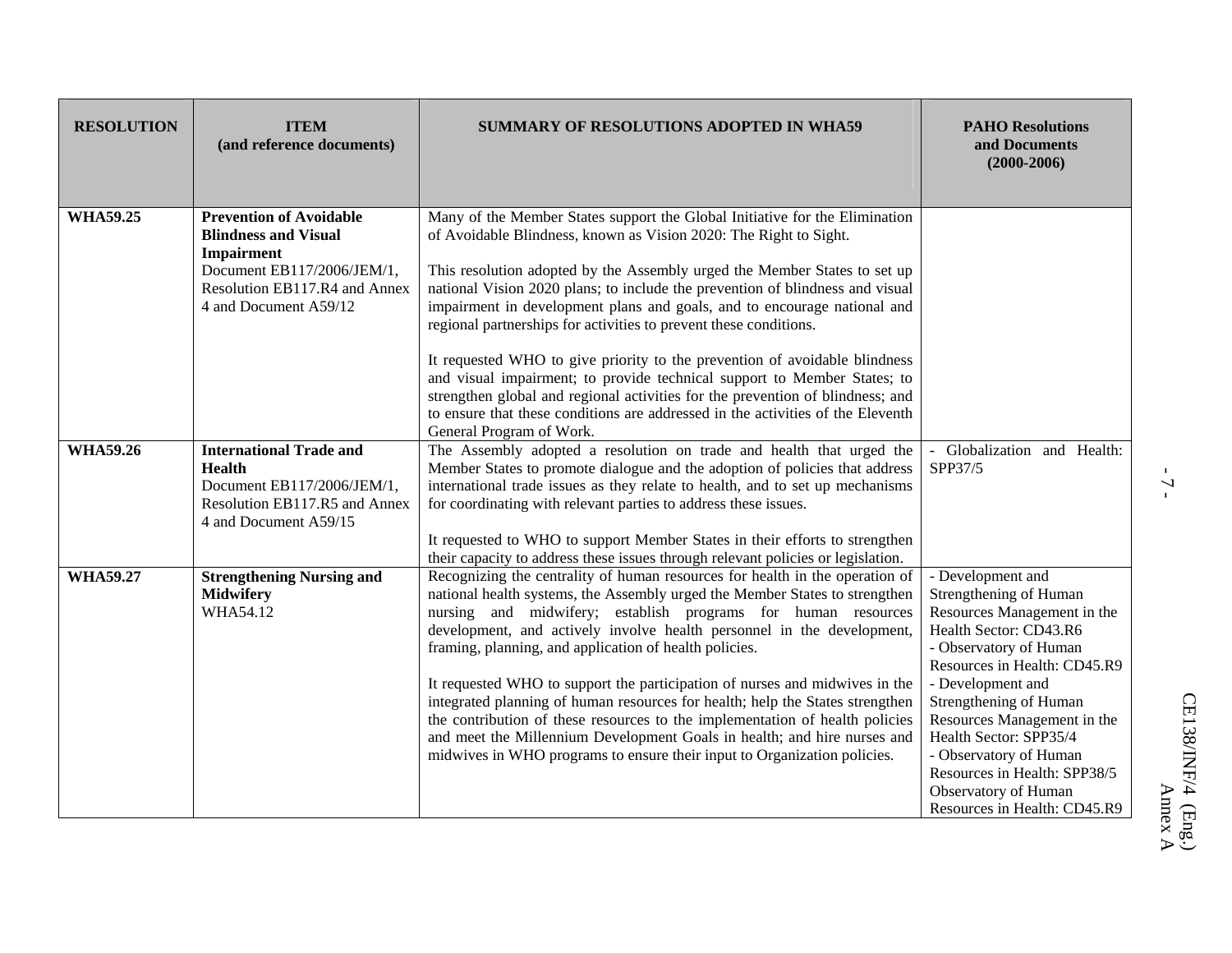## **ANNEX B: ADMINISTRATIVE AND BUDGETARY ITEMS**

| <b>RESOLUTION</b> | <b>ITEM</b><br>(and reference<br>documents) | <b>SUMMARY OF RESOLUTIONS ADOPTED IN WHA59</b>                                | <b>PAHO Resolutions</b><br>$(2000 - 2006)$ |
|-------------------|---------------------------------------------|-------------------------------------------------------------------------------|--------------------------------------------|
| <b>WHA59.5</b>    | <b>Status of Quota</b>                      | The Assembly considered the continued suspension of the voting privileges     |                                            |
|                   | Contributions <sup>*</sup> ,                | of 14 countries (among them, Antigua and Barbuda, Argentina, and the          |                                            |
|                   | and Member States                           | Dominican Republic) during the 59th. Assembly, invoking Article 7 of the      |                                            |
|                   | in Arrears in the                           | Constitution.                                                                 |                                            |
|                   | Payment of the                              |                                                                               |                                            |
|                   | <b>Contributions to an</b>                  | It further resolved that, if as of the opening of the 60th World Health       |                                            |
|                   | extent which would                          | Assembly, two countries (among them, Dominica) continued to be in arrears     |                                            |
|                   | <b>Justify Invoking</b>                     | in their contributions, their voting privileges would be suspended as of that |                                            |
|                   | Article 7 of the                            | opening.                                                                      |                                            |
|                   | <b>Constitution</b>                         |                                                                               |                                            |
|                   | Documents A59/26                            |                                                                               |                                            |
|                   | and A59/INF.DOC./2                          |                                                                               |                                            |
| <b>WHA59.9</b>    | <b>Special</b>                              | The World Health Assembly decided to restore the voting privileges of the     |                                            |
|                   | <b>Arrangements for</b>                     | Dominican Republic at the 59th World Health Assembly and to accept that       |                                            |
|                   | the Settlement of                           | the Dominican Republic would pay its outstanding contributions totaling       |                                            |
|                   | <b>Arrears (Dominican</b>                   | US\$1 019 572, in 15 annual installments in each of the years 2006 to 2020,   |                                            |
|                   | <b>Republic</b> )                           | in addition to the annual contributions due during the period.                |                                            |
|                   | A59/26 Document                             |                                                                               |                                            |